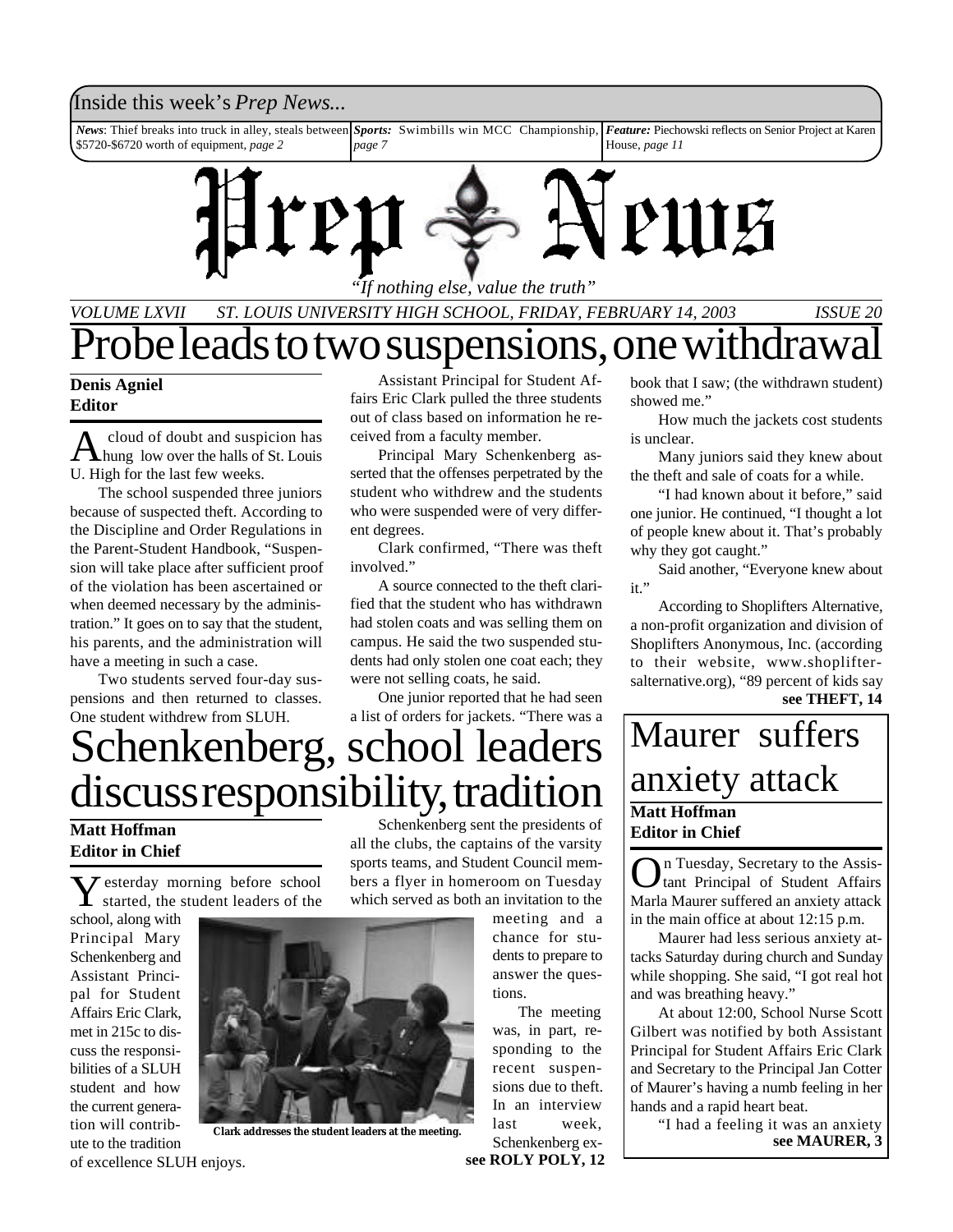## 2 **News** February 14, 2003 Global history class witnesses alley break-in

### **Dan Sinnett Staff**

For the second time in the second semester, a robbery took place in the or the second time in the second sealley. About a month ago, C.J. Baricevic's unlocked Ford ZX2 was stolen. On Thursday, Feb. 13, during the second block period, contractor John Lally's red Chevy Silverado pickup truck was broken into and looted. Electronic equipment and tools were stolen. Lally was in the school working on sound equipment at the time of the robbery.

Sophomore Chris Bond saw some of the incident from his global history classroom. He described the perpetrator: "He had black hair, light complexion, unnecessarily large, black frame glasses, and a white hard hat. He was dressed in predominantly black."

Another witness, sophomore Ryan Franklin said, "I just saw the guy struggling...trying to rip open the door. He grabbed a box and ran out." In the box was

sound equipment that Lally valued at around \$600. Before any students noticed the incident, the perpetrator apparently opened the back latch to Lally's pickup and removed a rolling tool case that held between \$2000 and \$3000 worth of tools.



**The trunk whence some of the equipment was stolen.**

Steve Aylward's Global History II class witnessed much of the event, but

they missed the the perpetrator removing the tool case. The blinds were down, and Aylward opened them when he heard the car alarm.

> Franklin said, "When I looked out, (the perpetrator) was in the proccess of opening the door."

Facilities Director Patrick Zarrick hopes to view tape of the theft captured by cameras placed to moni-

tor the alley. However, the technical equipment used to view security tapes was **see SNAKE, 13**

# Care Committee update *Special Needs and Leadership*

### **Geoff Brusca and Brian Kane Editor, Core Staff**

*Editor's Note: This is the first part of a two-part series which will focus on the Care Committees at SLUH.*

S ince the beginning of the school year,<br>the Care Committees formed in June  $\Gamma$  ince the beginning of the school year, have been meeting and discussing ways to address the problems they identified over the summer. The committees, including Special Needs, chaired by history teacher Jeff Harrison, S.J., and Leadership, chaired by STUCO moderator Brock Kesterson, are either about to propose or have proposed and implemented plans and suggestions to deal with the issues they have observed.

The Special Needs committee has been trying to find ways to learn about and better assist homosexual students, students with divorced or deceased parents, students with special learning needs, or students who need extra attention for any reason.

With the controversy and confusion surrounding last year's Ally campaign,

the treatment of homosexual students is a matter at the forefront of the committee's conscious. In December the school held a faculty meeting at which John Sheehan, S.J., a licensed psychologist, spoke about homosexuality.

"We wanted somebody to lay out the parameters of discussion, and he was very up front with a lot we don't know. And we have to accept we don't know that," said Harrison.

The faculty then split up into small groups to discuss homosexuality at SLUH and make recommendations on how to address it better.

"Each group generated a list of 'what do we do well,' 'what do we need to do,' 'what do we need to know'; a lot of people feel like they don't know enough about this issue," said Harrison.

But Harrison said that it's important for the school to carefully study the issue and courses of action before they do anything to ensure that the path they choose is the best and most helpful for the students. "There are a lot of things that are emerging

## **Patrick Meek Core Staff** Class of 2007 admitted with 15 more students

Let last week, the school sent out<br>
acceptance letters to the class of 2007.<br>
These 280 students, who have been charate last week, the school sent out Acceptance letters to the class of 2007. acterized by several administrators as a "very strong class," were chosen from 350 applicants by a group of administrators and teachers headed by Director of Admissions Craig Hannick.

"I was very impressed with (the class of 2007's) academic ability, test scores, leadership, and community service that they demonstrated already," said Prinicipal Mary Schenkenberg.

As years past, the school once again admitted students from a large cross-section of the metropolition area.

Ninety percent of the incoming class will be Caucasian; 14 students are African Americans; 13 students from other ethnic backgrounds are included in next year's incoming class.

**see TASK, 6 see ADMITTANCE, 3**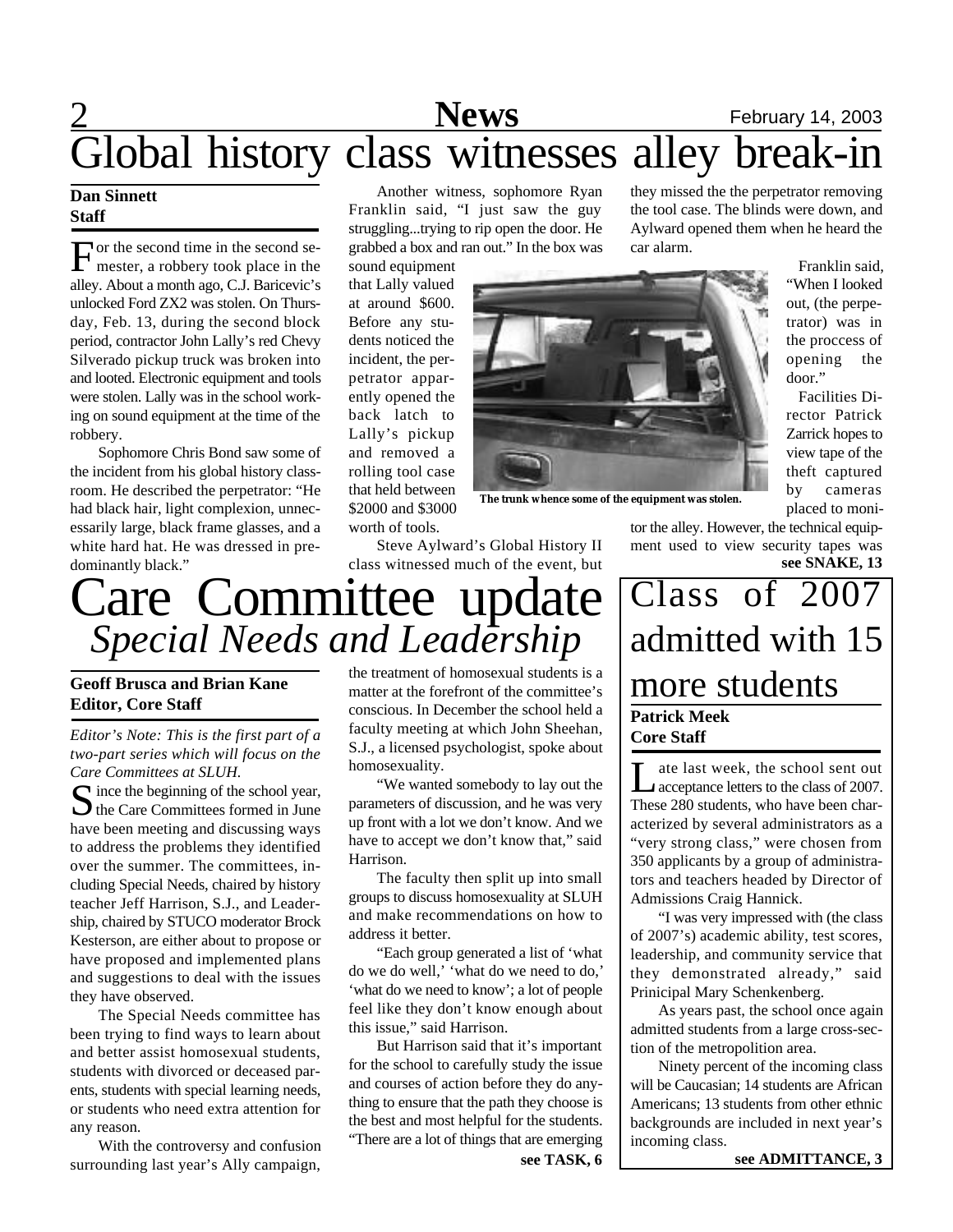# **February 14, 2003 Opinion**

## LETTERS TO THE EDITOR Money for Friends with Cancer is for good cause

### To the Editor:

Whether through the mail or on the corner of Kingshighway and Oakland, we are constantly hit up for money. Many of us rightly wonder if our donations will actually be used properly.

Next week STUCO is sponsoring Hat Day to benefit a charity called Friends of Kids with Cancer. My wife Susanne has worked for the last six years with children who suffer from cancer and blood disorders. She is also currently on the board of Friends of Kids with Cancer.

I have witnessed firsthand the good work that this organization has done over the years. I assure you that your money will

### ADMITTANCE

(from 2)

"This class represents quite a variety of schools and contains a good percentage of minorities," said President Paul Sheridan, S.J.

In addition to the usual number of students who come from local parochial schools, 28 students were admitted from public elementary schools, while three future students were homeschooled. From the total number of admitted students, 93 percent are Catholic. St. Gabriel's grade school, in South St. Louis city, will be the best represented, sending 11 students.

As in years past, a significant number of students come from families who have had previous connections to the school. Sixtyfour young men have brothers who are former or current students. Forty-five students had fathers who went here at one time or another. There is some overlap between these two categories.

This year the school raised the enrollment of the incoming class by six percent. Over the past 10 years, the enrollment of the freshman class has been around 265, with exactly that number of students admitted the past two years. However, the administration decided to admit an additional 15 students in order to make up for budget shortfalls. The additional revenue for the school, if tuition remains constant at \$6950, would be \$104,250.

"This is one of the things the board asked us to look at," said Schenkenberg. "We are going to do this for two years, this year and next year, and then we will return to 270."

"This was done in order to increase income for the next year," said Sheridan.

According to Hannick, "270 students is the maximum amount of students we would take in years past."

All three administrators stressed that the addition of the extra students would have a minimal impact, if any.

"It is one person per homeroom, so I think this will be a minor inconvenience," continued Sheridan. "In the last three and a half years we have added 16 net teachers in order to advance the curriculum and decrease class size."

Both Hannick and Schenkenberg stressed that they did not lower standards in order to accommodate the 15 extra students.

be used well. Whether it is weekly lunches offered to the children in the pediatric oncology office or a teen trip to Chicago, just to name a couple of their services, this organization helps foster the community that these children and their families desperately need during arduous times. You will be helping in some small way real families and real young people, many of whom are your age, who suffer from cancer. Thank you for your consideration!

Randy Rosenberg Theology Department

### MAURER

(from 1)

attack," said Gilbert.

According to Gilbert, "An anxiety attack can be brought on by a multitude of things, from major stress to forgetting to drop a movie off."

However, Maurer said, "I don't feel stressed. (There is) nothing in my life to worry about...I have no clue (why I had the attack)."

When Gilbert first saw Maurer, she was slumped in a chair clutching her chest and had poor color, but was alert. Unfortunately, because she did not know what was happening, she hyperventilated, making the attack worse.

"It really is scary," she said.

Gilbert immediately took vital signs, closed the main office, and put her on oxygen, which "helped a lot," according to Gilbert.

Because no one, including Gilbert, knew exactly what was happening, Principal Mary Schenkenberg called 911. "No one is in a position, not even me, to diagnose people here," said Gilbert.

Although Gilbert took charge of the situation, he said, "Everybody in the main office had their own little role in the incident. I felt like we had been working together for years. It was like clockwork."

When the Emergency Medical Service arrived, they hooked Maurer to a heart monitor, and her numbers were high. As a result she was taken to St. Mary's Hospital.

At the hospital, Maurer was given a shot to relax her. "It felt fantastic," she said. In addition, Maurer was given pills that should calm her down during any future anxiety attacks.

Since Tuesday, Maurer has had five anxiety attacks, but now that she knows how to handle them, they are of less concern.

The cause of these anxiety attacks is uncertain. "There's no way to put a finger on who is going to get them and who is not," said Gilbert. He added, "People with stressors are more prone."

In the future, Maurer may have more anxiety attacks. "Similar symptoms occur each time," said Gilbert.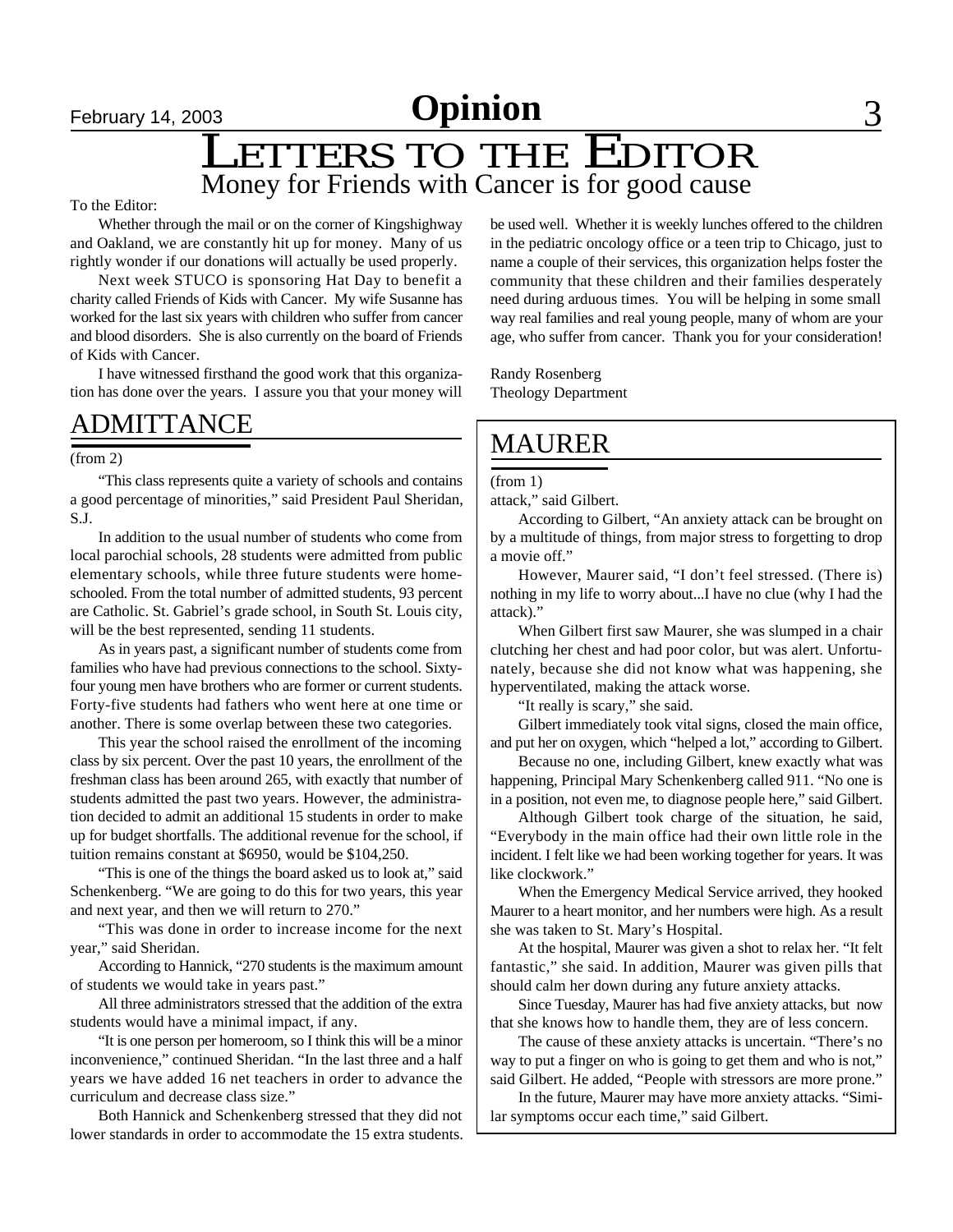## 4 **News** February 14, 2003 Stray pit bull harasses SLUH faculty

### **Rico Bertucci Staff**

Some are content with fire hydrants or<br>their own tails. Others dare to harrass  $\bigcup$  their own tails. Others dare to harrass cats and moving vehicles. Mailmen have fallen prey to an elite few, but one pit bull has set a new standard for an entire species. This maverick targeted none other than St. Louis University High faculty members.

Last Sunday afternoon, B-basketball coach Brock Kesterson exited the SLUH complex into the alley, exhausted after an intense game of basketball. Kesterson was ready for a post-game snack, but he may not have been the only one in the alley with that wish. He soon realized he was not alone, noting the presence of a large pit bull lumbering down the alley that "looked a little bit bigger and possibly more menacing" than other strays he'd seen in the neighborhood, noted Kesterson.

Remembering reports of prior dog attacks, Kesterson returned home immediately and contacted the authorities. "For all I know, it could have been the nicest dog in the world, but I definitely wasn't going to mess around with it," said Kesterson. Unfortunately, Kesterson was told that no one from the Animal Protection Agency (APA) could be on the scene until Monday.

Last November, the police were forced to shoot and kill an aggressive pit bull that had attacked a five-year-old child as well as a biker on Lawn Avenue.

Theology teacher Randy Rosenberg also had an encounter with this year's beast. While jogging on Sunday, he saw the animal in the empty field between houses on the west end of Berthold. Rosenberg also decided "not to take any chances," and took a different route home.

He also contacted the APA immediately but received the same reply as

Kesterson. He did, however, proceed to warn his wife and neighbors about the animal and "proceeded with caution when walking in the area."

Later that evening Paul Spitzmeuller, after a hard night of work, exited into the alley. He recalled feeling "kinda dizzy, kinda nauseous." Suddenly, "in the hazy distance was this brown hound-wolf looking dog," said Spitzmeuller. As he stood alone in the alley, feeling like Benny "The Jet" Rodriguez as he faced down "The Beast" in *The Sandlot,* Spitzmueller noted "you see it trotting around like the world is its own." Though he conceded that it hadn't caused a whole lot of damage, he did contend that "This sucker, I'm telling you, this sucker meant business." He continued, "We had a moment, and that moment meant my life." After the initial shock of meeting the cantankerous canine, Spitzmueller "booked it inside (his) **see CUJO, 8**

hin Player's *Kiss Me, Kate* debuts

### **J.R. Strzelec Reporter**

A nother opening, another show." The first song in Cole Porter's *Kiss Me*, nother opening, another show." The *Kate* begins with these four words, very appropriate for the veteran performers who make up much of the play's dramatis personae, yet for the students and faculty who have put the musical production together, they're anything but.

Many of those involved, like senior Michael Leuchtmann, have never worked on a theatrical production before. "It's been a new experience," said Leuchtmann, who auditioned for the dance chorus after having taken dance class at SLUH two years, but working on the play was "unique." As a senior, this exciting first is also his last musical here, making the weekend run slightly bittersweet: "I wish I'd done this before."

The excitement building in the theatre as the show comes together mirrors that in the characters of *Kate*, a musical that moves on- and off-stage throughout the opening night of a fictional **see KISS ME, 13**



**Alan Naylor and Marjorie Failoni in the opening scene of Thursday night's performance of** *Kiss Me, Kate*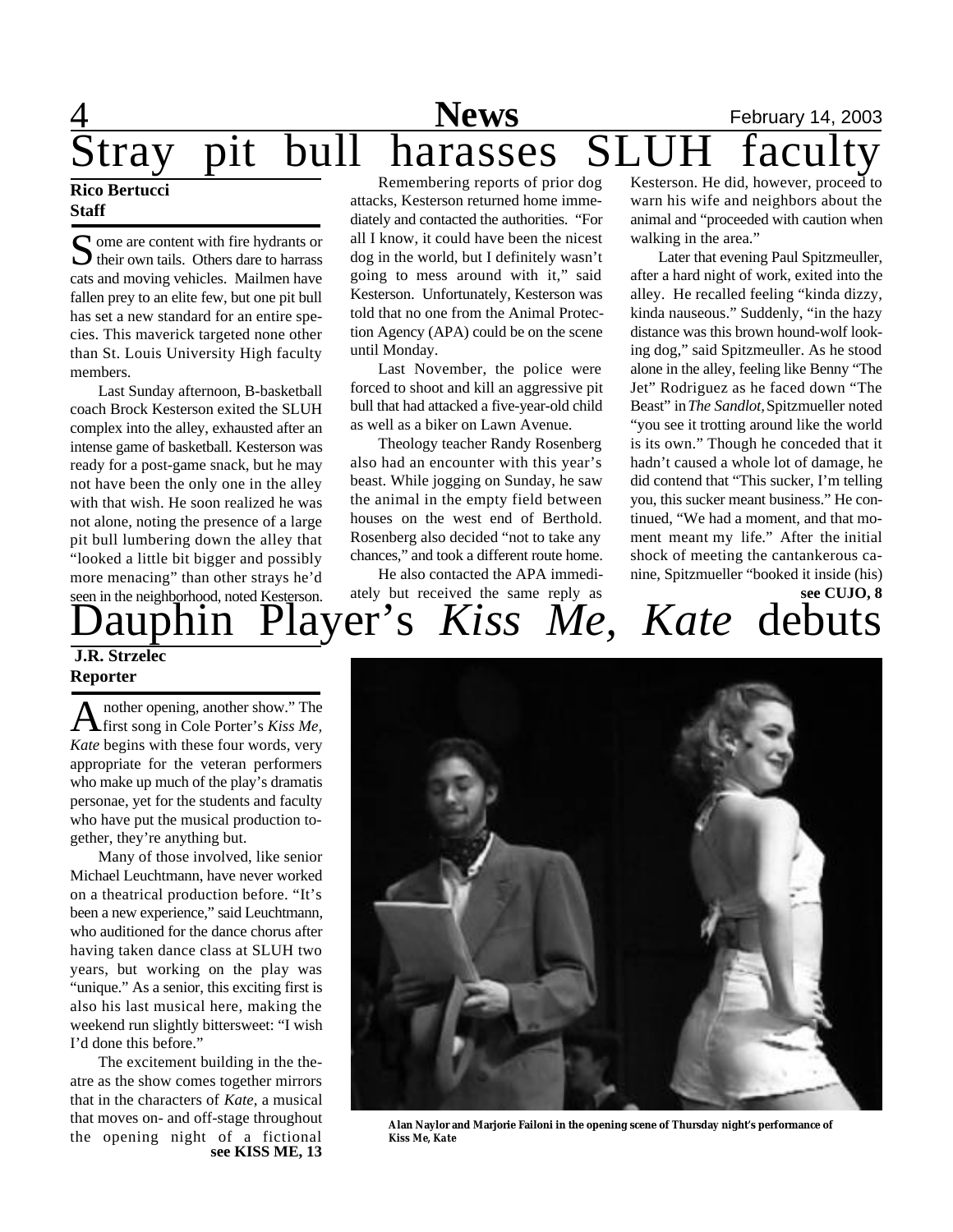## **February 14, 2003 Space 5** U.S. Armed Forces request student contact information *Request is part of No Child Left Behind Act*

### **Brian Fallon Core Staff**

As terror alerts are on the rise and<br>American troops prepare to move s terror alerts are on the rise and into Iraq, many have become uneasy about what lies ahead for our nation. Parents are concerned since it will be their children who might be fighting in these wars.

 On Jan. 28, Assistant Principal for Academics Mark Michalski released a letter to SLUH families explaining that the United States Armed Forces has contacted the school's administration to inform them of the No Child Left Behind Act. Amended in 2001 from an original law passed in the 1960s, this federal law requires secondary schools which receive federal funding to provide contact information for each of their students.

In 1974, the Family Educational Rights and Privacy Act stated that parents and guardians have the right to block the release of information to the military.

Michalski noted, "The law doesn't say anything about how the information will be used. My thought is that it will simply be used for military recruitment more than anything else. As far as I know, this isn't in any way tied to a draft, though there's nothing that says it couldn't be."

Citizens of the United States are required to register with Selective Service at 18 years of age, making it mandatory for those who have chosen not to release their information to the federal government.

Although the law mentions the necessity of schools to provide a complete list of their students, it also focuses on leaving no students behind in terms of academics, especially reading and mathematics.

Two federal grants, the Blue Hills and Eisenhower Grants, are given to school districts as a part of the No Child Left Behind Act. According to Assistant Principal of Academics Art Zinselmeyer, the St. Louis Public Schools act as a funnel, providing up to \$250,000 of grant money for the Eisenhower Grants, which are only

to be used for teacher developement. Since the Federal government cannot give money to a private school or institution, the money received from the government could not be used for religious instruction. Zinselmeyer noted that the school could not send a teacher from the Theology department to a conference because of this restriction. The Blue Hills Grant, which gives up to \$8,000 a year to schools, is given for classroom use, including textbooks or learning aids.

However, Michalski pointed out that even if a student's name was removed from the list, there is still a chance he could be contacted by the military through some other form of identification, such as a social security number. "You are as available to military recruitment as anybody," he said.

As of Thursday, an estimated 60 students have been removed from the list by their guardians.

Michalski noted that the Army has "simply contacted us about this but has

not yet requested any information. If they do request this information, we will provide it."

Michalski mentioned that the law was written before the attacks on the United States on Sept. 11, 2001, and before any of the conflicts with Iraq, concluding that this legislation would have been passed even without any of the events that the U.S. has faced.

There is also some uncertainty about whether the military would want a list of the entire student body, a list of only juniors and seniors, or only a list of seniors.

"Since they've already contacted us to let us know about it," explained Michalksi, "I suppose that they probably will contact us to actually acquire a list."

Zinselmeyer concluded with the suggestion that if SLUH decided to withhold student information, then the government could possibly take away the federal funding from the school.

### **Greg Fox** in wall: drywall or bust

**Staff**

S ince last Friday, students passing<br>through the sophomore hallway have through the sophomore hallway have

passed by a large hole in the drywall outside of room M203. The hole reaches almost to the top of the lockers and is approximately two feet wide.

 As Matt Meyers walked down the hall last Friday, classmate Chris James gave him what he calls a "sturdy shoulder

bump." The two friends proceeded to roughhouse in a friendly manner. Before long, Meyers pushed James into the flimsy

drywall and James crashed through it. The drywall, which is a few inches away from the original concrete support, cracked, creating a large indentation.

> According to Meyers, the two students went to Dean of Students Eric Clark immediately after the incident.

> Custodian Scott Urban commented on the repair, saying, "It shouldn't cost too much...maybe thirty to forty dollars."

> > Meyers said

that both students "feel really bad" about the hole and that they both "are very sorry."

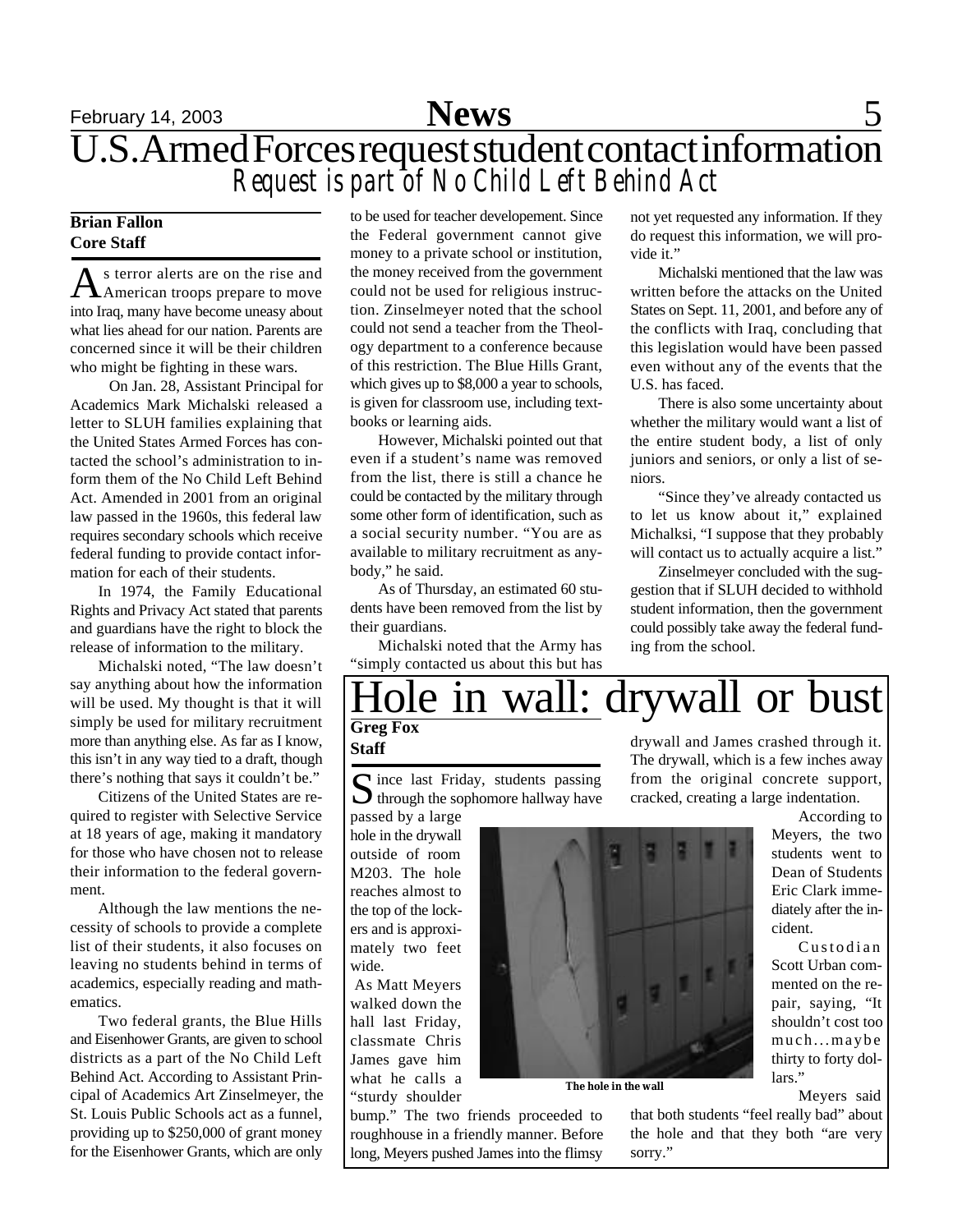# TASK

that the school's never dealt with," he said. "(The issue of homosexual students) is not like other issues.... Bottom line is we can't hurt the kids. Next, we have to act responsibly (as a school). And we're struggling to find the best way to do that now."

But some feel that more still needs to be done, sooner, to help homosexual students.

"Personally, I don't think the school's doing as much as they could," said senior and supporter of the Ally initiative Joe Moellering. "I'd like to see more action, but this is a complicated, hard thing to deal with."

But Moellering did say that he's at least seen small differences this year, such as students not using "gay" as a slur as often.

"It's very slow progress, but it is progress," said Harrison.

Harrison pointed out, however, that homosexual students are only one focus of the committee: "The faculty wants to do something, not just about gay kids, but about any kid that's hurting."

As Harrison suggested, Special Needs covers more than just homosexual students.The Diversity Team is near inception as a ratified organization, having just completed its mission statement. They recently hosted a speaker from the American Youth Federation, an organization which unites and assists diversity teams to help give themselves direction. The Diversity Team will probably be associated with the Federation eventually.

"Diversity teams, traditionally, that work with the American Youth Foundation and are in other schools see themselves as students who are trained to bring issues to the student body and facilitate discussions around those issues and to explore their own prejudices and stereotypes. First to look at themselves, and then to discuss those issues with the student body and help the student body look at itself," said Schenkenberg.

The Diversity Team would address all matters of diversity, from race to

(from 2) socio-economic background to sexual orientation, possibly creating an overlap with ACES.

> "What we're trying to do now is sort out the role of the Diversity Team and the role of ACES," said Harrison.

> "We want to get this started without stepping on ACES's toes," said Moellering.

> The Team might bring in a multiple intelligence speaker to discuss the imaginative and artistic aspects of learning or hold diversity forums in which people could discuss different facets of diversity at SLUH.

> Counselors Mary Michalski and Dennis Dougan have started a Grief group to help students talk with one another and deal with the loss of loved ones.

> "The whole purpose of this group is to be able to talk about things that have happened to you, what you're feeling, what you expect is going to continue happening, and how you're going to learn to live with grief," said Dougan.

> It was originally supposed to have been formed around the holidays, but there was very little response when theology teachers read the announcement to students. More interest was generated when it was mentioned in "Guideline," the counseling department's newsletter to parents.

> The group will meet about four or five times at activity period, and there is still room for anyone interested in joining.

> Group therapy hasn't been held at SLUH for several years, but Michalski pointed out the need for it right now.

> "It's hard when students lose someone close to them," she said. "Their friends don't quite know what to say to them and they just might feel out of synch with their emotions, not sure it's okay to feel this way. So if they're in a group with others who've experienced something similar they can think, 'Yeah, that's exactly how I felt.'"

> After seeing how well the Grief group works, the counseling department might develop other group counseling programs to help students with divorced parents, students who have had drug and alcohol problems, or students with learning disabilities like ADD.

> "I think this might be a good starting point," said Michalski. "We really need to

see how the Grief group works."

While many are working on Special Needs, others have devoted their time to the area of leadership. Kesterson feels the Leadership Committee is making good progress toward its goals.

"A lot of what we tried to do was delegate responsibility and specify what (student leaders) had to do," Kesterson said of the committee's goals.

STUCO has handled the school's homeroom representatives differently this year. As opposed to years past, this year the two representatives from each homeroom lead different aspects of student life. One student is in charge of social and intramural activities and the other helps coordinate pastoral and service events.

Kesterson also hopes that the coordination of homeroom representatives can become part of the class moderators' responsibilities. "It's sometimes hard for me to get to everybody," he said. Kesterson plans on holding another meeting of the Leadership Committee during the third quarter to discuss the coordination of underclassmen leaders.

Another major change in STUCO this year is development of a constitution, which Kesterson hopes will "more accurately define the role of Student Council."

Kesterson says that a diverse group has been gathered to contribute to the constitution. "We wanted to make sure we branched out."

According to STUCO Religious Commissioner John Barnidge, STUCO met yesterday during lunch and agreed to meet again next Thursday during activity period to set dates for writing the constitution. Junior class officer John Block said that the Constitution Committee is composed of fifteen students, and the written constitution will undergo a faculty review. Kesterson hopes to have a final copy before the elections of next year's STUCO in early April. "We knew going into it that it was going to be a long process," he said.

Schenkenberg mentioned the possibility of increasing the number of elected STUCO positions in the senior class as a means of providing more opportunities **see FORCE, 13**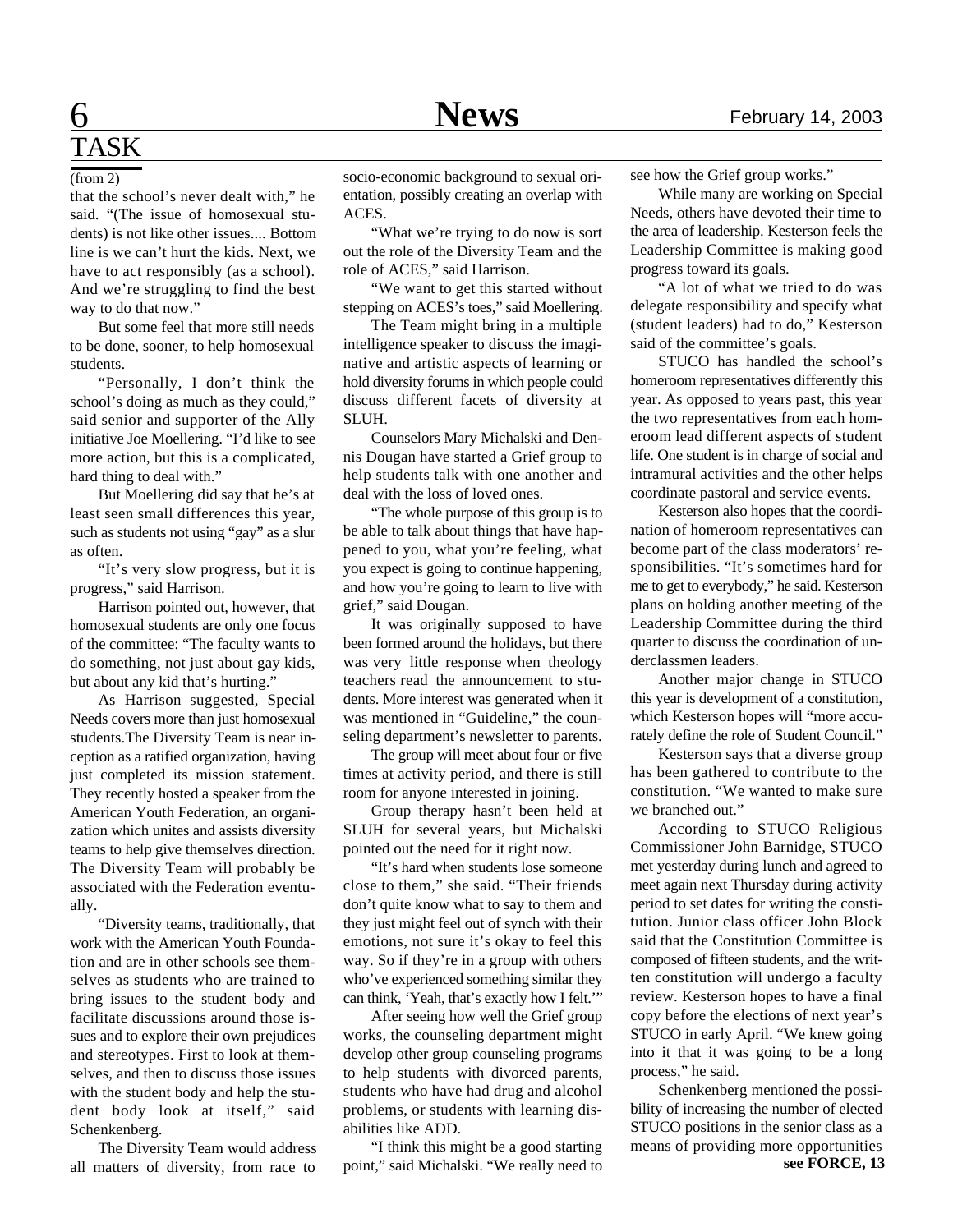## SWIMMING STATE QUALIFYING TIMES

Nathan Harris, Tom Heafner, Tim Heafner, Tim Szewczyk 1:42.32 **200 Freestyle** Nick Konczak 1:51.89 **200 Freestyle** Gabe Toennies 1:50.39 **200 Freestyle** Adam Trafton 1:54.60 **200 Individual Medley** Matt Ampleman 2:10.84 **200 Individual Medley** Tom Heafner 2:03.19 **200 Individual Medley** Carl Thompson 2:07.55 **50 Freestyle** Kurt Doll :22.31 **50 Freestyle** Nathan Harris : 22.85 **50 Freestyle** Tim Heafner :22.43 **100 Butterfly** Nathan Harris :55.07 **100 Freestyle** Kurt Doll :48.83 **100 Freestyle** Nick Konczak :50.95 **100 Freestyle** Winslow Tandler :50.80 **500 Freestyle** Adam Trafton 5:13.85 **200 Freestyle Relay** Kurt Doll, Nathan Harris, Tim Heafner, Nick Konczak 1:32.01 **100 Backstroke** Wes Going :59.42 **100 Backstroke** Tim Heafner :57.84 **100 Backstroke** Tim Szewczyk :58.63 **100 Breaststroke** Tom Heafner 1:04.25 **100 Breaststroke** Carl Thompson 1:06.92

**100 Breaststroke** Gabe Toennies 1:04.33 **400 Freestyle Relay**

Tandler, Gabe Toennies

Kurt Doll, Nick Konczak, Winslow

3:22.72

# February 14, 2003 **News** 7

# Swimbills splash to MCC <sup>200</sup> Medley Relay<br><sup>200</sup> Medley Relay<br>**200 Medley Relay**<br>**200 Medley Relay**

### **Michael Leuchtmann Reporter**

A ccording to one of the greatest phi-<br>A losophers of our era, Eminem, "The ccording to one of the greatest phimoment you own it, you better never let it go; you only get one shot."

Of course, Eminem was talking about music, but the Swimbills are focused on something else which comes only once in a lifetime. The Jr. Bills are striving for the state championship this weekend. The Longbills took an important first step Friday by finishing first in MCC Championships in arguably one of the best divisions in the area.

The Jr. Bills crushed everyone else in their division at the MCC Championships on Feb. 7, scoring 408 points to Chaminade's 301 and DeSmet's 300. These teams rounded out the top three, with CBC and Vianney following.

However, due to another scoring error, the meet results changed, adding enough points to DeSmet's score to put them into second place. This is the second meet of the year in which the Jr. Bills have participated that a scoring error changed the outcome of the meet.

The meet itself went very well for the Fishbills, with many swimmers finishing first in their events. The high point of the meet came when captain Winslow Tandler finally qualified for State in the 100 Freestyle after having edged closer and closer all year.

Tandler said, "It's typical I did it at the last minute. I'm always doing things on my last chance."

Some of the team's success could be attributed to their increased intensity and their shaved bodies.

As a method of tricking their minds into thinking they still have hair on their legs, creating drag and covering nerve endings, some of the team had to wear pantyhose. This is believed to give swimmers an advantage when they dive back into the water at State because they men-

tally believe they are moving faster, giving them an edge.

"We all agree Chris Daues had the best pair; his were lace," said sophomore Tim Szewczyk.

The Fishbills were ecstatic after the major championship win and even showed it by throwing assistant coach Jim Knapp, S.J., and head coach Fritz Long into the pool.

"The reason this is so big of a victory is that the winner of this conference last year, DeSmet, won State," said Kevin McEvoy.

The Bubblebills are praying for a first place finish in the State finals this weekend. Tonight, the Jr. Bills will be swimming their State-qualified swimmers in their respective events for their chance to be able to move into the finals on Saturday. There will be 19 swimmers making the trip to St. Peters: 12 individual swimmers and seven alternates.

Long is "excited to see how (the team does) and (is) hoping to make top three at State."

The team is obviously hoping for better than just top three, but they know they will face steep competition from teams such as Rockhurst, DeSmet, Parkway South, and Lafayette.

The action starts this afternoon at the St. Peters Rec-Plex at 3:00 p.m. for the preliminaries; the swimming season will conclude with the final State meet starting at 3:00 p.m. Saturday afternoon.

# FAMILY **MASS**

The SLUH Family Mass will be held on Sunday, Feb. 23 at 9:30 a.m. in the Student's Chapel. All families are invited to attend.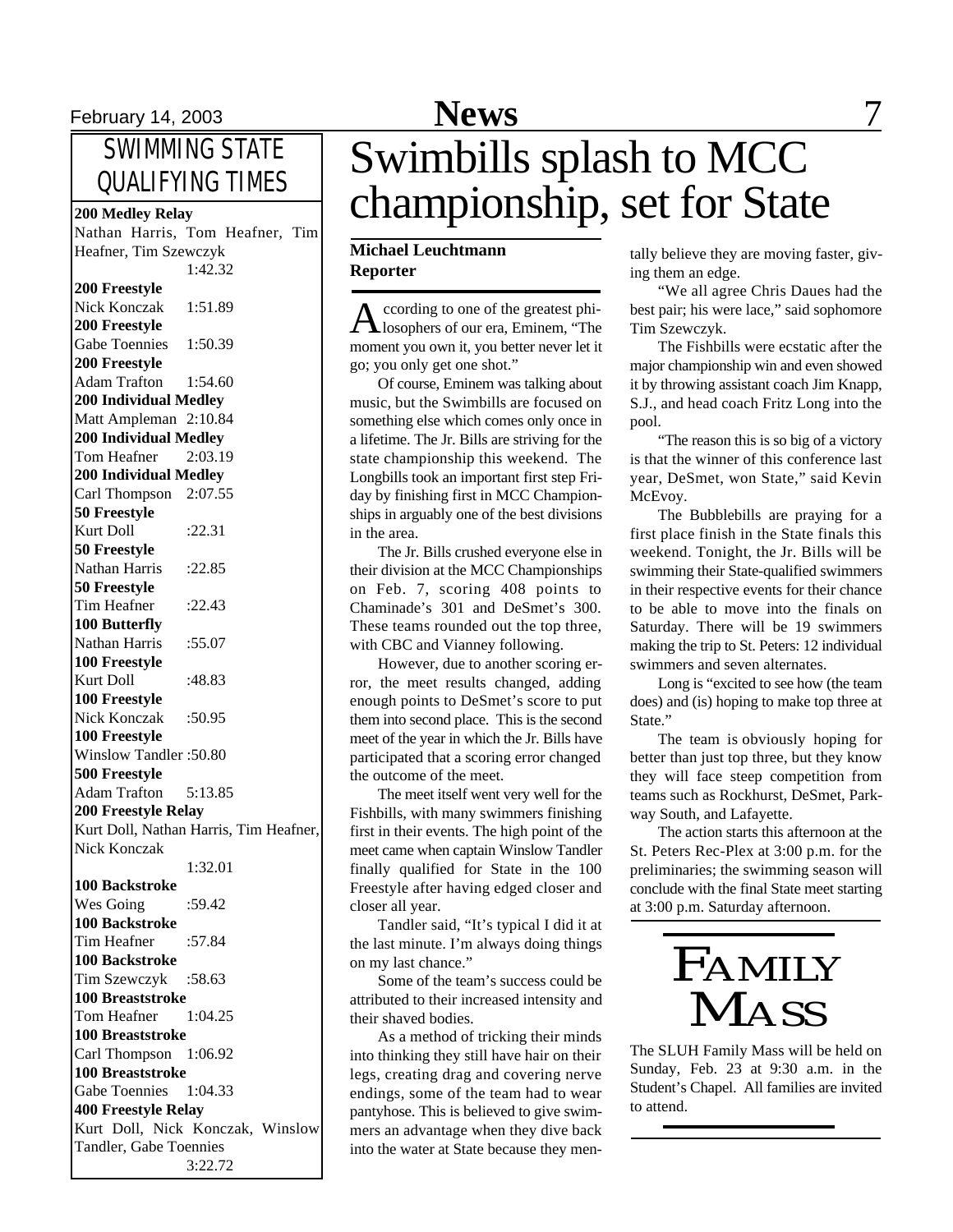## 8 **News** February 14, 2003 Jordanbills beat Mehlville 53-48; now 8-15

### **Kyle Poelker Reporter**

A fter taking much of the last week off,<br>the Basketbills stepped into fter taking much of the last week off, Mehlville's gym on Tuesday looking to end their two-week winless drought, and they did. The Jr. Bills started off strongly, and for the most part, they played the game with the vigor and intensity that seemed to be lacking in previous games.

Despite their high goals, the Jr. Bills did not open the game very well. They failed to score a basket for the first four minutes of the game until sophomore Dave Goettelman scored, followed by a tip by junior John Kaminski two minutes later. Suprisingly, the Jr. Bills ended the first quarter with a 10-8 lead.

The second quarter started off like the first ended, and the Jr. Bills kept scoring.

Unfortunately, Goettelmann got injured midway through the quarter in a collision with a Mehlville player. At that point, he had to leave the game and get stitches just above the eye. Goettleman left the game with two points and four

### *HOCKEYBILLS LOOK TO FINISH OFF ZUMWALT SOUTH IN STATE TOURNAMENT*

### **Compiled from sources**

On Monday evening, the Jr. Bills<br>defeated Ft. Zumwalt South 4-0 to n Monday evening, the Jr. Bills take a one-game lead in a three-game series. Freshman Eddie Effinger started the team off with a power-play goal. Two minutes later Tim Mudd put away an insurance goal to make it 2-0. Mike Hutchison and Jeff Neyer capped off the team's scoring with first period goals.

The hockey team plays again this evening at 7:00 p.m. In the event of a victory they will play DeSmet or Lafayette in the next round.

assists.

But the Jr. Bills surged on without him, as Mark Lubus garnered five points during the Jr. Bills' run.

The Jr. Bills ended the half with an



**Chris Luth looks to sink a free throw Tuesday night. The Jr. Bills went on to win 53-48.**

eight-point lead, 29-21.

Coming out of halftime, the team was pulsating with energy, and they started out the third quarter with an unanswered 12-point run that included two Andy Lowes triples, which stunned the Mehlville players. The Jr. Bills pushed their lead to twenty points at times during the quarter, but Mehlville refused to die. Mehlville eventually cut the lead to four at one point. But the Jr. Bills, led by Lowes and Kaminski, who each banked ten points,

> held the lead, eventually winning 53-48. Phineas Troy added his usual bushel of rebounds with 16.

> It was one of those games that anyone who has ever played basketball, or any team sport for that matter, has suffered through. Against an inferior opponent, it was one of those stagnant games that teams sometime experience during a season's long haul.

> Head coach John Ross said, "We were glad to win. We felt that we did enough to win; it would have been nice to do more."

> The team moved up to 8-15 with the victory.

The Jr. Bills move on to an extremely tough Valentine's Day challenge with our tanned sweethearts on Lindbergh Road, Vianney, at 5:30 at SLUH. It's early, boys, so bring your Valentine to the game to enjoy a throw-down with our conference rivals.

#### *PN* **Nightbeat Compiled by Matt Morris and CJ Baricevic**

Yesterday afternoon, the Druids Rugby Club lost to Francis Howell 22-3. Playing at the Jewel Box in Forest Park, Jr. Bills junior Tim Simon scored the Druids' only points on a penalty kick at the beginning of the first half. The Druids are now 2-1.



**Tim Frazier and Joe Cherre bind together before an eight-man scrum on Thursday night.**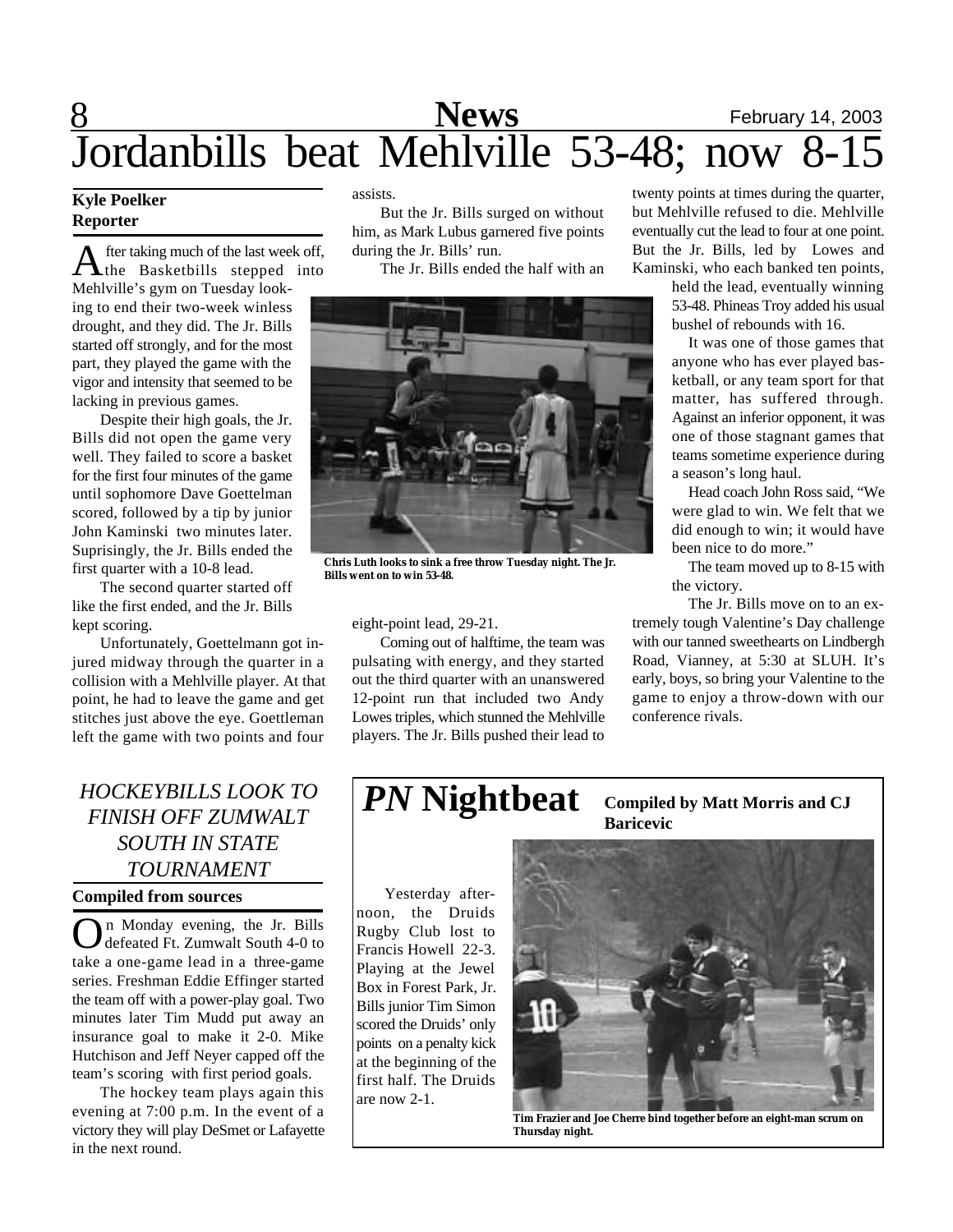## February 14, 2003 **News** 9

# Singletbills place second at district tournament

### **Mike Smallwood Reporter**

One can look at the district tourna-<br>
ment performance last Saturday at ne can look at the district tourna-Ritenour and truly see the vast improvements the Jr. Bills have made over the past several years. The Jr. Bills qualified thirteen of their fourteen possible wrestlers. These thirteen qualifiers set a record high for Sectional wrestlers for one team.

Coach Tim Curdt attributed these impressive numbers to "how hard the team has worked in the offseason. It started a few years ago with hard-working seniors and now every year a more impressive example is set."

 Many Jr. Bills wrestlers drew byes during the opening rounds of the competition because they came into the tournament with exceptional records. Some byes also existed because some teams are missing wrestlers in certain weight classes.

Rob Nahlik (119) impressed with a dominating performance. He racked up a 15-1 lead by the end of the first period by running a clinic of moves on his opponent, putting him to his back four times. Nahlik won by technical fall, 18-1, just moments into the second period. He followed up in the second round with a pin at 1:13 and then a 1:28 pin in the finals to capture his first place finish.

Nahlik, who is ranked sixth in the state, is highly praised by his coaches."Rob is peaking at the right time as a captain, as a leader, and as a wrestler. Some guys fall to the pressure put on them, but Rob likes it; he thrives on it," Curdt said.

 Sophomore Phil Clerc (112) got into the finals with a 9-8 win in the second round and claimed second place to earn himself a decent Sectional seat.

Also, junior Nick Born's (125) experience from three years starting on varsity helped him dominate his competition.

"He owned his weight class," Curdt said.

He pinned his CBC opponent at 3:18 in his second round match and won first place with a 13-1 major decision in the finals.

"Nick's really showing he owns his varsity spot and is not just happy to be there," commented Curdt.

Boyd Gonnerman (130), who wrestled while extremely sick, was able to claim a third place title on his way back to State. Despite being totally exhuasted by the end of the third period of his finals

match, he came from behind by escaping the grasp of his opponent and then attacking him. He not only got the takedown to go up by one but then continued to work and was able to turn his opponent for a quick two-point nearfall and an 11-8 victory.

Justin Clerc (140) is also trying to make his second appearance at State. He finished in second place in the district tournament.

Junior Mike Smith (145) took third place.

John Kister (171) also earned third place. After fighting off his back during his wrestleback round, Kister got a reversal and pinned his opponent.

Sophomore David Caldwell (215) also took third.

Chris Wagnitz (152) won a close 7-4 decision in his finals match to claim first place.

John Stathopulos rolled over his opponents with a pin at 1:04 in his first round match and then followed that up with a 1:26 pin in the second round. These two performances earned him a second place finish.

 Junior Ryan Stevenson (160), who has had an up and down season after a **see DISTRICTS, 10**

## Riflebills hope to place nationally after NRA meet

### **Kevin Gentsch Reporter**

The saga of the 2003 rifle season continued as the Riflebills shot in the he saga of the 2003 rifle season con-National Rifle Association (NRA) 3-position sectionals in Highland, Ill. last Sunday. This match is for national ranking, in which the team placed third in the country last year.

As usual, the team put up good scores, with the varsity shooting a 2206 out of 2400, easily annihilating the competition and coming in first in sectionals.

Starting shooters were seniors Scott Isaak and Adam Hilkenkamp, junior Chris Seals, and sophomore Kevin Witbrodt, who shot 559, 553, 544, and 550, respectively.

JV provided strong cover fire with a 2107, second on the podium only to the Jr. Bills' varsity.

Juniors Andrew Hrdlicka and Kevin Gentsch led JV with 552 and 550. This was Gentsch's personal best.

Coach Will Bresnahan commented on the varsity team score, "It wasn't quite what we had hoped for but nonetheless was a good, solid score."

The team will have to wait until early June to see how they placed nationally.

The team has this weekend off, their only respite in the long and toiling season. Next Friday the team will journey to Quincy for the weekend-long Mid-America High School Rifle Championships.

On a different note, the team's two seniors, Hilkenkamp and Isaak, are being recruited by Division I schools for their rifle skills. Hilkenkamp has received his appointment to attend the U.S. Military Academy at West Point and shoot on the Army's team. The team is currently ranked third in NCAA polls. Isaak is being recruited by several NCAA Division I rifle schools, including Xavier University and Murray State University, but has yet to make a decision.

Also, the rifle team now has a website, created and maintained by team captain Isaak. On it, you can view the roster, schedule, results, news, FAQ, and team history. The address is http:// www.geocities.com/sluh\_rifle.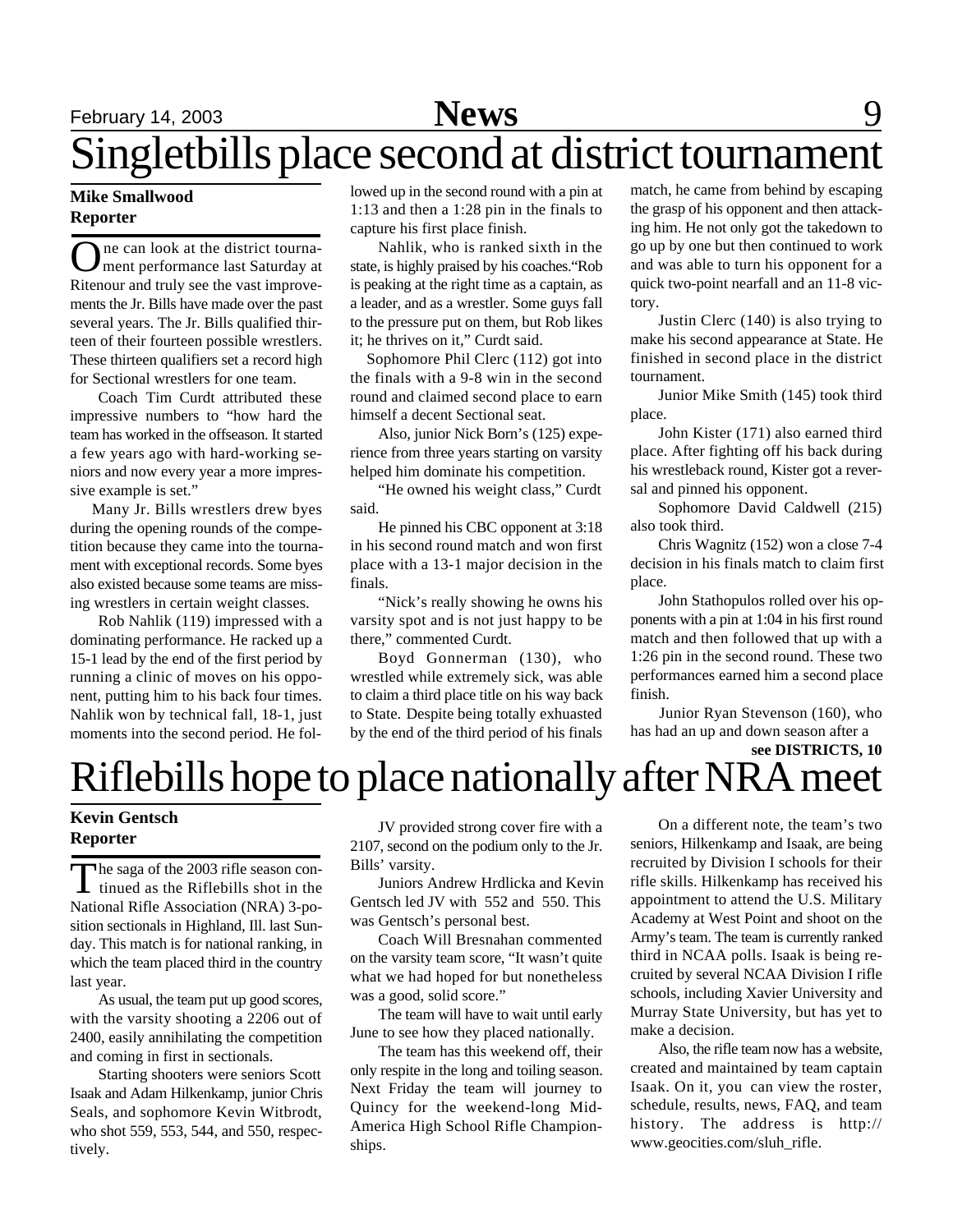## 10 **News** February 14, 2003

### **Compiled by Tony Bertucci Reporter** Underclassman Winter Sports Wrapup

### **C Hockey: Record: 5-5-1**

Coach Wise commented, "We've done really well, and we've been in all our games."

The team consisted of five sophomores and eight freshmen. Wise acknowledged everyone on the team for their hard work, such as the "absolutely fearless" freshman Clint Mohs; leading scorer Sean Tuken; Vince Butano, a freshman who "has a lot of courage"; and sophomore Matt Spaith, who is a "leader on the team." Wise predicts that the team's two goalies, freshman Alex Primo and sophomore John Pecher, will be "real assets to the program."

### **JV Hockey: Record: 8-4-3**

Coach Fedchak: "We've had a great season. We have a team that could go to the finals quite easily." Dane Moody was the leading scorer with 13 goals. Thomas Fucoloro and Thomas DiFranco, along with Moody, were among the top 12 scorers in the JV league.

#### **B Basketball: Record: 16-7**

There are three games remaining: Vianney, Chaminade, and DeSmet. Highlights so far include a second place finish in the Ft. Zumwalt South Tournament and third place in the CBC Tournament. Other exciting moments include a triple overtime victory against Jeff City and victories against each of the MCC schools.

Coach Brock Kesterson feels that his team has "really progressed throughout the year. Their teamwork and willingness to get better have propelled them to suc-

### DISTRICTS

### (from 9)

great start early during his first year on varsity, turned things around at Districts.

He pounced on his first round opponent for a quick takedown and pin at 0:41. He executed a reversal in the first period

cess and given them great confidence."

The team has won eight of its last nine games.

#### **C Basketball Blue: Record: 17-1**

Said coach Spencer McCall: "The season went well. With hard work and dedication I see plenty of potential in the freshman basketball class."

Along with first place in the Oakville Tourney, the C Blue team rolled through its conference untouched, winning an MCC title. Tim Garvey was the leading scorer, and the C Blue team outscored its opponents 871-574.

### **C Basketball White: Record: 15-4**

The C White basketball team had a successful season, winning the Jennings Tournament and receiving second in the Chaminade Tourney. Tim Glaser was the leading scorer. Coach Tom Wilson said, "I was very proud of the boys, the way they played this season. They competed in every game, and it's an experience I hope they will never forget."

#### **JV Wrestling: Record: 9-1**

JV wrestlers won an MCC championship this season and also had strong performances in the Mehville Tournament.

Coach Ollie Clerc said, "They improved the whole time."

### **C Wrestling: 11 Medalists at MCC Tourney**

The C team defeated rivals CBC and Vianney in dual meets. The three MCC Champions—Eric Gass (who pinned all but one of his opponents this season), Sam Cummings (undefeated in freshmen

and then another in the second that would eventually lead to his earning the pin at 2:50. With these two efforts he earned himself second place overall.

 Overall, the team took home the second place district plaque with 177.5 points, just 1.5 points behind first-place CBC. matches), and Kyle Kloster—pinned all of their opponents at the MCC. Lyle Hansen and Devin Austerman won third place at MCC; Kyle Huhman, Bryan Edmundson, Louis Nahlik, Mike Doherty, John Holden, and Chris Bushmeyer won second place at MCC.

According to coach Don Steingruby, "The leadership and talent on this team was outstanding."

### **JV Racquetball: Record teams 1 thru 5: 157-40**

JV three, four, and five teams collectively won the State JV three tournament as "an indication of just how strong these players are."

Says varsity coach Joe Koestner, "Our underclassmen are every bit as competitive as our seniors. The mix of solid underclassmen players are the edge that feeds our varsity program year after year." On JV one (44-2), Brian Kelly and Mike Grosch were 10-0 along with junior Jonathan Palisch. Rounding out JV one were junior Tom Reagan (6-0) and sophomore Eric Durban (8-2). Other seniors with a winning record are Andrew Grass (5-1), Dan Uhrhan, and Joe Taber. JV two (34-6): sophomores Ahillen and Hejlek eight wins each, Franklin seven wins, Lorenz six wins. JV three (32-6): sophomores Sheahan and Engle eight wins each, Corcoran seven wins. JV four (37-6): freshmen Langan and Koch nine wins each, sophomore Lorentius eight wins, freshman Rusch seven wins.

Confident of success in upcoming years, Koestner commented, "With powerful upperclassmen and solid freshmen and sophomores, the Racquetbills look to the future."

Coming into the season, the team had set a goal to win Districts and qualify all fourteen wrestlers for sectionals.

"(The loss) was tough at the moment," Curdt said. "When (the team) took a step back, it was easy to see that (they) had a very special day. We couldn't be closer, and I am very proud of the effort."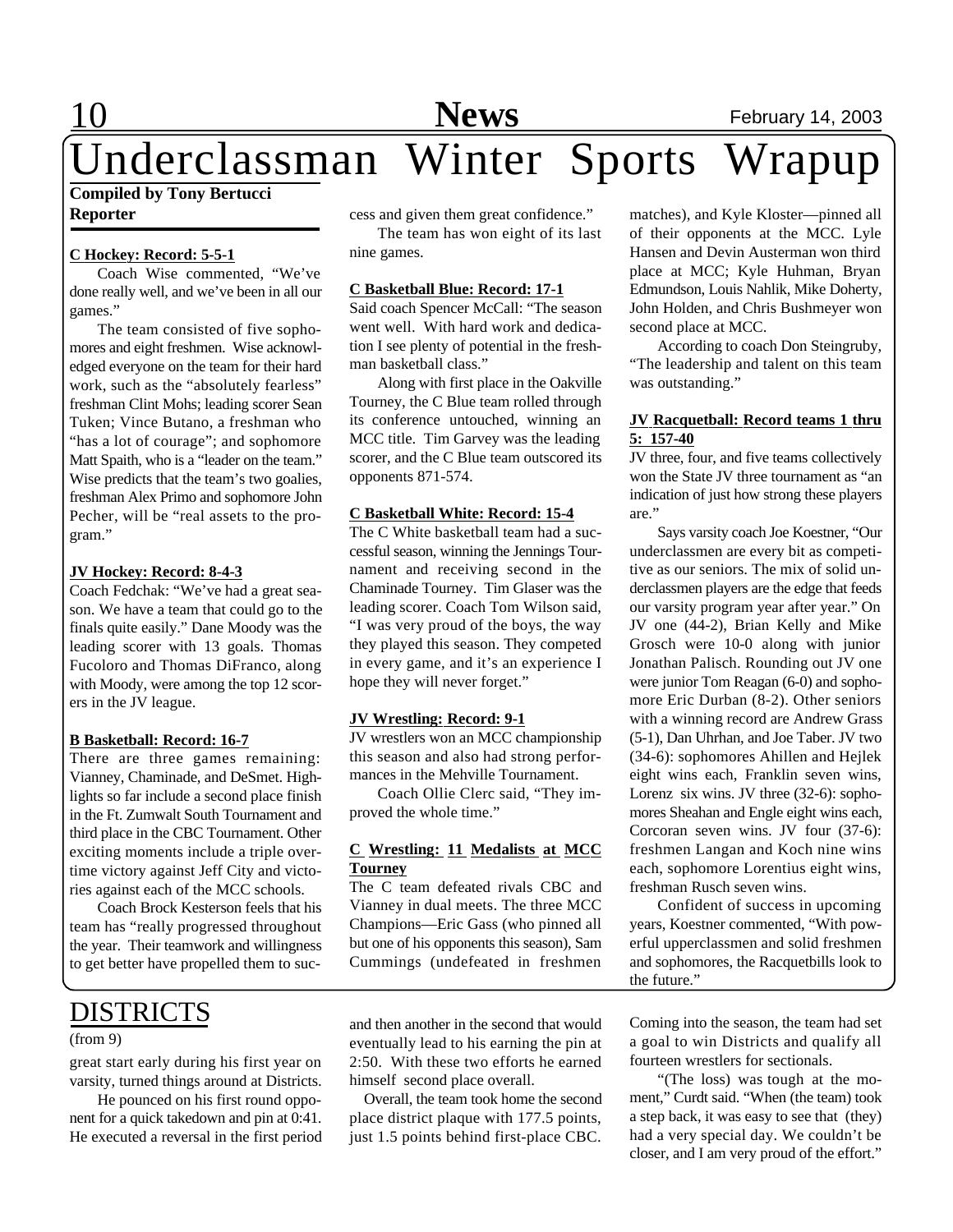## February 14, 2003 **Feature**  $\blacksquare$  11

### SENIOR PROJECT "A Plan To Get Us Out of Here": Karen House **Timothy P. Piechowski**

#### **Sports Editor**

*Editor's note: This feature is the final segment in a series of three Senior Project reflections. If interested, more Senior Project reflections can be read at* http://www.geocities.com/Athens/ Aegean/5275/srproject03. *The names in the following story have been changed, but the story has not.*

As I walked with my classmates in parade-like "V-day" fashion at the beginning of the Senior Project prayer service, I didn't feel much like a hero. I kept wondering,"Why am I not doing more? Why am I being praised for the mandatory work I did at Karen House?"

While the song we entered to was entitled "Fanfare for the Common Man," I didn't think I was worthy of very much fanfare. I had spent three weeks of my life, just three weeks, helping needy individuals. I didn't spend my time this way because of free will, either; I did it because school requirements told me I needed to.

I worked at the Karen House shelter, a temporary stopping point in the lives of up to thirteen women (at any given time) and their children. They come because of unexpected pregnancy, disability, or other misfortune, and stay until they can manage to pay their rents and their bills.

Tracy Chapman's song "Fast Car" had always been one of my favorite songs growing up. I'd always imagined driving in a convertible with the top down and a beautiful girl at my side. Not until after I went to Karen House did I ever really listen to or understand the meaning of the song. The song tells the story of a couple trying to make it out of a shelter and into their own home, into their own place of freedom.

One line in the song is "I've got a plan to get us out of here. I've been working at a convenience store." At Karen House I met two young women whose plan really was to work at a convenience store in order to get out of the shelter.

Lauren worked forty hours a week at a Shell station for \$8 an hour. She left her two-year-old son, Paul, with her sister Carla (who also lived in the shelter) each day. Carla, who had given birth to a new daughter, would watch her own baby and Paul each day.

Once she saved up enough money, Lauren, her sister, and their children were going to move out together. Once they moved out, Carla planned to get her infant into daycare and get a job as a receptionist at a local hotel.

When I arrived at Karen House, the girls were near the middle of their plan. Lauren had saved up the necessary money, and the "family," of Lauren, Carla, Paul, and the newborn were soon to be moving into an apartment.

Carla, who is my age, constantly spoke about how exciting moving out would be. For the past six months she had lived in a small bedroom with a dresser and a crib for her baby. She felt crammed, and how couldn't she? This room was her only private space in the world, and it wasn't her own, it was the shelter's room, the shelter's bed.

Carla was stuck with her crammed feelings, though, as her apartment failed inspection twice, forcing she and her sister to stay at Karen House another full week.

The most amazing experience on project was when the girls asked Matt Chaver, Jack Dean, and I to help them move out of the

shelter.

On our first trip Matt and I took a pickup truck with a couch and a dresser to their new apartment.

It was horrible. Matt and I spent forty-five minutes with a 100 lb. couch in the air as we tried every possible geometrical position to get the couch up to the second floor of the duplex the girls were to live in. We finally decided to put the couch on the ground and talk to neighbors about the situation. After nearly dropping the couch on our fingers, Matt knocked on the downstairs neighbor's front door and asked him how to get the couch upstairs.

The neighbor said that he didn't really know, but that the rumor on the street was that the last people who had lived in the house had tied their couch up with ropes, and pulled it up to the second floor balcony and through the back door.

Matt and I looked bemusedly at each other and opted to place the couch in the backyard. Even this did not go well for us, though, as we had to load the couch back on to the truck and drive it to the alley, just to place it in the backyard. Carla, who was with us, told us that she wanted to take the cushions off the couch back to the shelter because she thought somebody would steal the couch if it just sat there.

Apparently the neighbor was not kidding about the rope system, as, later that day, Matt and Jack returned to the apartment with some other things, and the landlord was getting ready to tie the couch up for the big lifting session. Jack and Matt, along with a few others, helped to pull the couch up.

The following day each of us helped to move all of the girls, their children's clothes, and their smaller possessions out of the shelter. I think we moved about ninety plastic Hefty trashbags from shelter to car to apartment that day.

When we finally finished, Matt, Jack, Carla, Paul, and I sat on the couch which had so laboriously been raised up to the second floor. We sat there for over an hour, shooting the breeze, talking about everything from when Carla would begin working to how painfully boring watching PBS shows like Barney and Sesame Street is for parents.

It was nice to see Carla smiling about the possibilities of a future. She talked about how hard it is to stay focused and not get depressed in the shelter. But they had not gotten depressed, they had gotten out.

What kept coming to my mind as we sat through the Senior Prayer service was that couch. It must have taken some five manhours to get the couch into that apartment.

I kept thinking about how the other twelve women and their children at Karen House would need someone to help them move their couches. And these couches would only need to be moved if they made it to a level of success where they could afford an apartment.

Three weeks. What is three weeks of time, when the reality is that the needs of the poor are never fully met? There will always be another Carla and Lauren. There will always be another couch.

I thought about how little I have done to help those who are struggling to get out of their lives of subsistence. I didn't feel like a common man needing praise as the prayer service's music suggested. I felt like a man who hadn't done enough.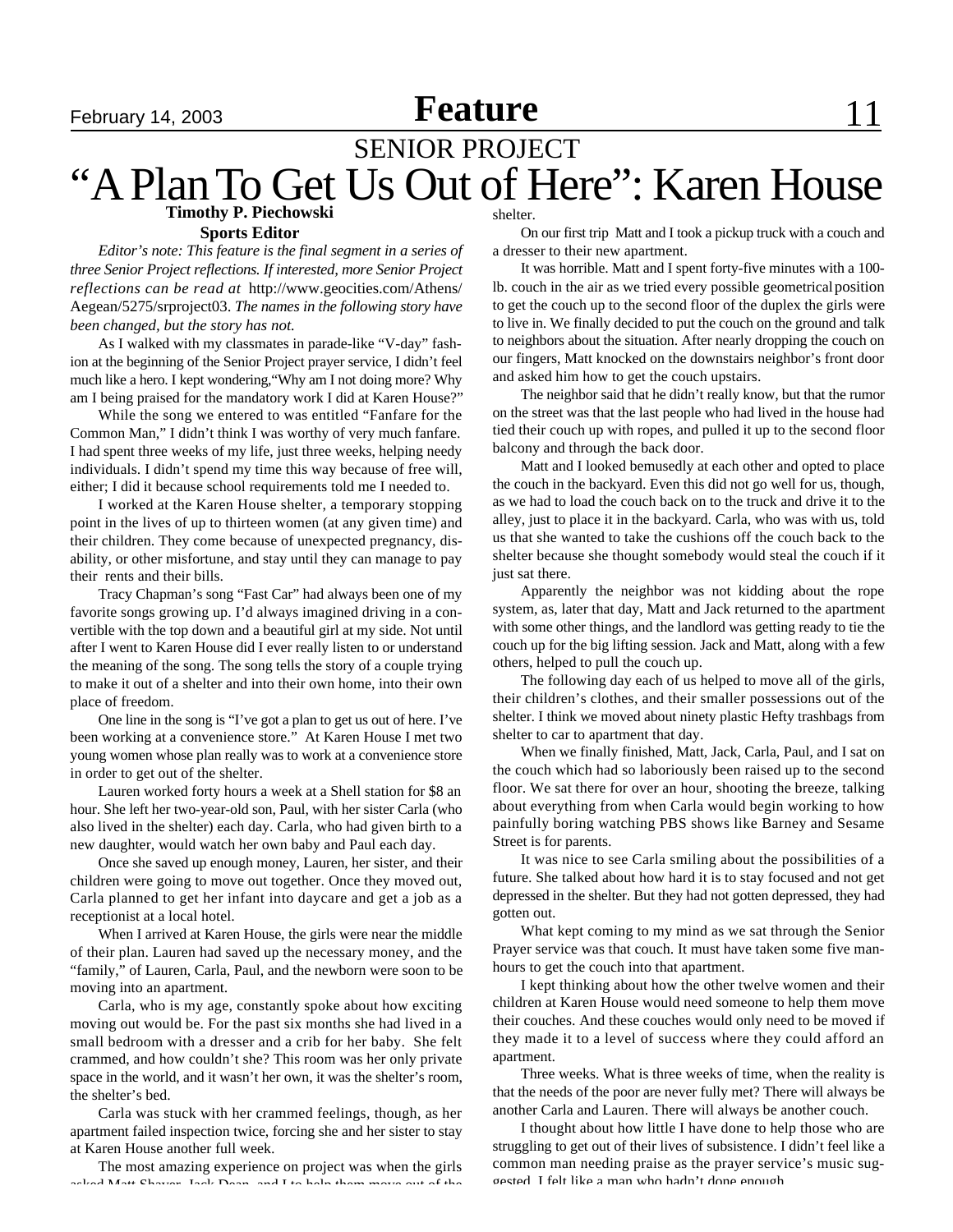## 12 **News** February 14, 2003 ROLY POLY

### (from 1)

plained, "This is a painful thing for us, but there has to be learning from it…That is one of the reasons I called together this group of student leaders."

However, she didn't want the meeting to be merely "a forum on this current situation." Instead she wanted to talk about "the responsibilities (students) have to the other students here, but also to the larger community when students are representing SLUH."

"What is a student's responsibility as a student at SLUH?" she asked. "Maybe we need to examine some of the ethical issues around stealing." She hoped the discussion would lead to greater accountability to peers and a greater sense of the responsibilities of being a student at the school.

"I've heard the adults talk. I haven't heard the students talk," she said Thursday at the opening of the meeting. The first question for discussion was: "What are the responsibilities that go along with the privilege of acceptance into the SLUH community?"

STUCO Vice President Mark Hennelly kicked off the discussion, "SLUH is different from every other single school. There may be a few bad seeds, (but) I don't know a single really bad person at SLUH. I think everything is fine." Hennelly also said students have a responsibility to be a "good person."

Most students agreed SLUH students have some sort of responsibility. "Being a student at SLUH, I hold myself and my classmates to a high moral standard," said NHS President Denis Agniel.

However, there were some feelings that some mistakes are to be expected. "I don't think we are called to be perfect," said Pro-Life Club President Suneal **Menzies**.

Rock 'em Sock 'em Robots club president Tom Martin echoed Menzies's views; "By having people that aren't perfect at SLUH, that's what helps us grow. Our responsibility as SLUH students is to help these people," he said.

Much of the discussion revolved

around arrogance or cockiness. Soccer Captain Matt Hof said, "We have to hold ourselves to not be like that."

*Sisyphus* editor Geoff Brusca saw arrogance as a huge problem. "There is institutional arrogance here. We present this 'We're smarter than you' (attitude) all the time. We are seen in a really negative light by a lot of people because of that. We can't have this as part of what it means to be a SLUH student."

Some attendees thought the solution would be a little humility. "What should set us apart is that we're good people," said Latin Club Praetor Dan Riley.

Many thought that while SLUH students may be cocky, they also have qualities to be proud of. "I really like SLUH. Kids really do seem to care about each other," said Spanish Club President Ryan Vierling.

Soccer Captain Matt McCarthy thought that students should be proud. "Having a high confidence in ourselves...that's what sets us apart," he said.

"There's definiely something different here, but it's a good thing," said racquetball captain Chris Guilfoy.

Many students cited camaraderie between students and alumni as something that is especially strong in SLUH students.

Director of the Intramural Committee Tim Beisher said, "I believe in my heart this place has a life force. This is an intrisically good place."

"We're very well-rounded," said Hennelly.

However, there were some feelings that arrogance is rooted in the feeling that SLUH students are different from other students.

"I'm not that convinced that a student at SLUH has fundamentally different responsibilities than a student at any other school. We're not that special," said Young Democratic Socialist Representative Tim Friese.

Agreeing, Hoffman said, "I've heard a lot of people say there is something different at SLUH...to me that sounds like an empty statement. We don't know if people at other schools do that kind of good stuff, too."

The second question for discussion was: "How do you see your generation contributing to the tradition of excellence SLUH enjoys?"

"I think our generation has a new challenge," said Speech Team representative J.R. Strzelec, "Jesuit numbers are dropping, so much of the focus has shifted to academics. The spiritual element takes a back seat."

Most students agreed that they should be trying to improve the school. "One word I've heard tossed around a lot is 'legacy.' One of the most important things is not just look at ourselves as a legacy, but as a basepoint. We should improve the clubs we're in, not just say 'This is how it was in the past,'" said Latin Club Praetor Joe Nagel.

Although SLUH is known for its acedemics, students felt much of the tradition lay in the clubs. STUCO Representative Scott Rice said he had friends that were scared off from applying to SLUH by the academics.

"I came here sheerly for the academics," said President of the Junior Statesmen Dave Marek, "The part that has changed me isn't the academics."

Many students felt that SLUH is a family. "First thing my father said (to me when I got into SLUH) was 'Don't embarrass (SLUH's) name. You're in a new family now,'" said freshman STUCO Representative Darryl Jones.

Clark finished off the discussion. "I'm a proud grad of SLUH. Becoming a Man for Others doesn't happen overnight. We know you're not perfect. You're far from perfect. We're trying to get you from A to Z. We're no different from other schools that are doing the same thing."

After the discussion, Schenkenberg asked for feedback about making a document that states what a SLUH student should strive for, meeting with mixed reaction. She also expressed hope that the leaders of the school could meet again in the future.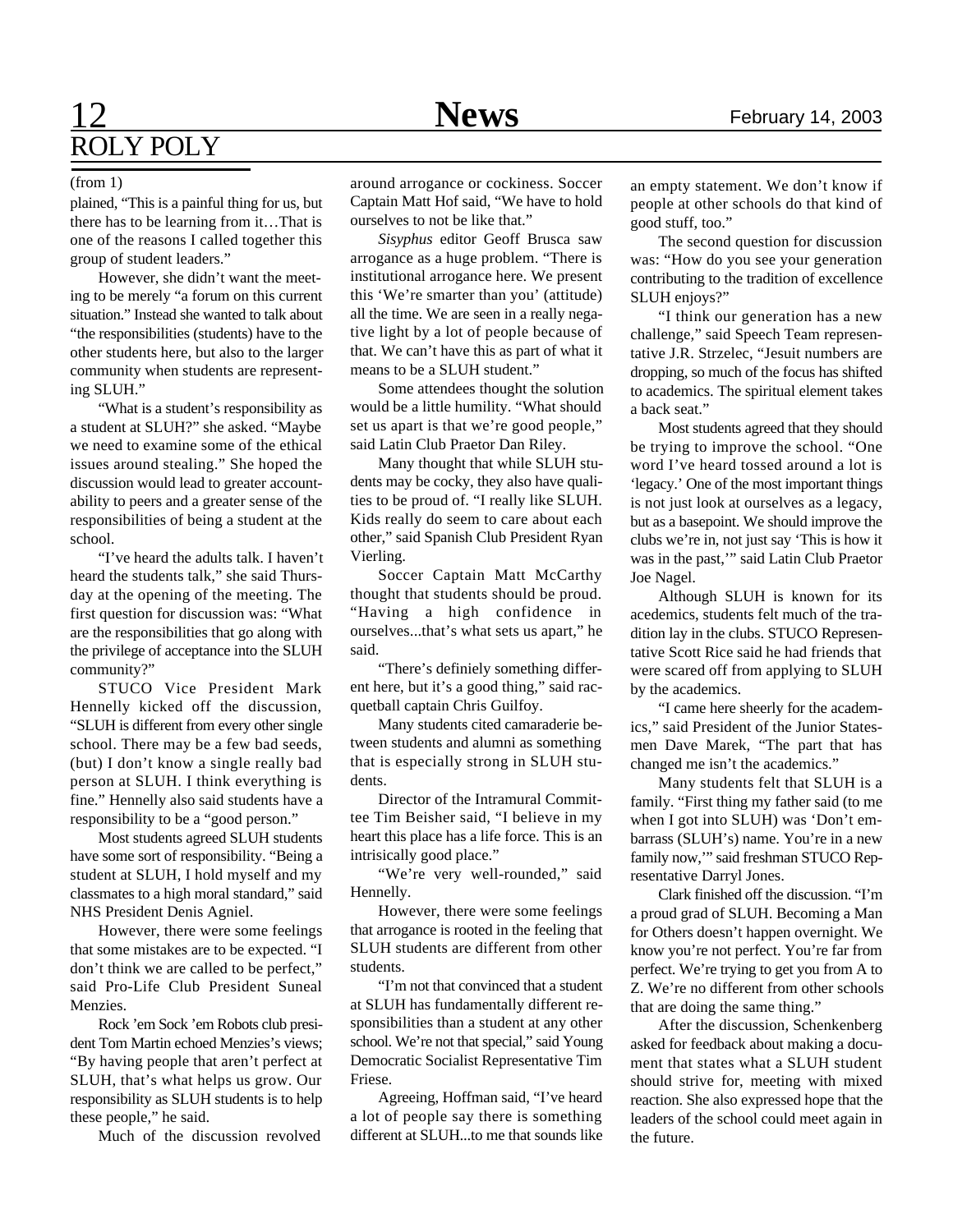### SNAKE

malfunctioning. Director of Security Charlie Clark had the day off today, so Zarrick handled the occurrence. Zarrick is optimistic; he said, "I'm hoping the tapes show either the license plate or a good description (of the thief)."

The school called the police to the scene, and the authorities conducted a full investigation that included calling the witnesses out of class to ask them questions. They came to the consensus that the thief was about 5'5", 150 pounds, medium complexion, and wearing a white construction hat.

Officer Kaiser of the St. Louis Police Department is on the case. "I put out an all-points description of him. All we can do is keep our eyes open, and hopefully we can catch him. I can't say whether or not we will catch him," he said.

As for the safety of the alley, Zarrick

### CUJO

place and crawled under the covers until (he) was ready to deal with the world."

Tuesday, Facilities Director Pat Zarrick was informed of the problem and immediately investigated the premises with Grounds Director Al Teske. After finding the dog lounging under the tree on the P.E field, they called the APA. Upon their first visit, the dog had hidden itself. Zarrick then proceeded to call out the authorities a second time. Zarrick found the dog and waited until the dog catchers arrived.

The dog was apprehended fifteen minutes before the end of school onTuesday afternoon. The APA is "holding the animal as a stray for five days," said Animal Control Supervisor Rick Maurer. If no one claims the dog by the fifth day, it will be put to sleep. "It's kind of like being on death row," said Maurer. If the owner does retrieve the hound, he or she will be issued a summons for allowing it to roam without supervision.

Though there has not been an increase in animal bites in the past years, the APA has responded to significantly more

(from 2) said, "(A guard) monitors the Oakland parking lot and then does rounds on Oakland Avenue and loops through the alley." Zarrick explained that the school already employs two full-time guards, continuing, "At this time, it doesn't make good sense from our standpoint to hire a fulltime guard to watch the alley."

> "We don't recommend that our faculty and staff park in the alley, because it's not patrolled all the time," said Zarrick.

> Zarrick said, "This was just an unfortunate circumstance."

> Unfortunate indeed. The final tally of Lally's loss included the full tool chest, a laptop, a sound system, a digital camera, and a twenty dollar bill. Lally estimated his loss at between \$5720 and \$6720.

> Despite his recent hardship, Lally looked on the sunny side of the situation. "I don't know who it was. It doesn't matter," he said. "Nobody got hurt."

(from 4) calls concerning pit bulls. Maurer contributes this statistic to the increasing use of pit bulls in gang-related activity. "Also there is much more hype around a pit bull bite because of the damage they can do with their strong jaws," said Maurer. "Because of this it is much more likely that an individual would hear of a pit bull attack," he contined.

> Once again the alley is safe from the clutches of canine catastrophe, and the anxiety of brave teachers may be put to rest.

> "Now I can walk to and from school again," said Kesterson.

### FORCE

(from 6)

for leadership in the school.

Block, who is in his third year on STUCO, has noticed clear changes in the way the group is run this year compared to years past. He said that the administration has placed more limitations on STUCO this year. In addition, he noted that the group is holding weekly meetings, and overall communication is better this year. "There's more of a serious air to it," Block said.

## KISS ME

#### (from 1)

musicalization of Shakespeare's *The Taming of the Shrew*. The plot centers on the play-within-a-play's two leads, Fred Graham (senior Alan Naylor) and Lilli Vanessi (St. Joe junior Caitlin Budny), a divorced couple who cannot decide whether they love or hate each other.

The backstage romance of *Kate* coincides with that of *Shrew*, not only for Fred and Lilli but also for supporting players Bill Calhoun (senior Brandon Bieber) and Lois Lane (Rosati-Kain junior Marjorie Failoni), a pair of dancers who hope that the new show will prove to be their big break.

Calhoun is also a compulsive gambler, and his losses result in a visit from two gangsters (junior Kevin O'Brien and senior J.R. Strzelec) who come to collect the hefty debt for their boss.

Putting on a show like *Kate* presented challenges to everyone involved. The score calls for a broad vocal range, and the show features more dancing than in recent years. Performing Shakespeare provided an additional challenge to the actors, and the stage crew has been working for months designing and implementing the play's special effects.

All in all, *Kiss Me, Kate* is a classic musical that takes neither itself nor Shakespeare too seriously. Opening last night, the show continues throughout the weekend, Friday, Saturday, and Sunday at 7:30 p.m. with a Sunday matinee at 2:00 p.m. Come see a show that is entertaining, vivacious, and calculated to please the discriminating theater-goer.

Kesterson praised this year's STUCO for their efforts. "It's hard for this group to be the guinea pigs," he said. "People see that our STUCO this year has been working to achieve our goals."

One of Kesterson's worries is that observers will only see STUCO's final products and results, rather than what happens behind the scenes to make them possible. However, he remains confident in the work that has happened, saying, "We're going in the right direction."